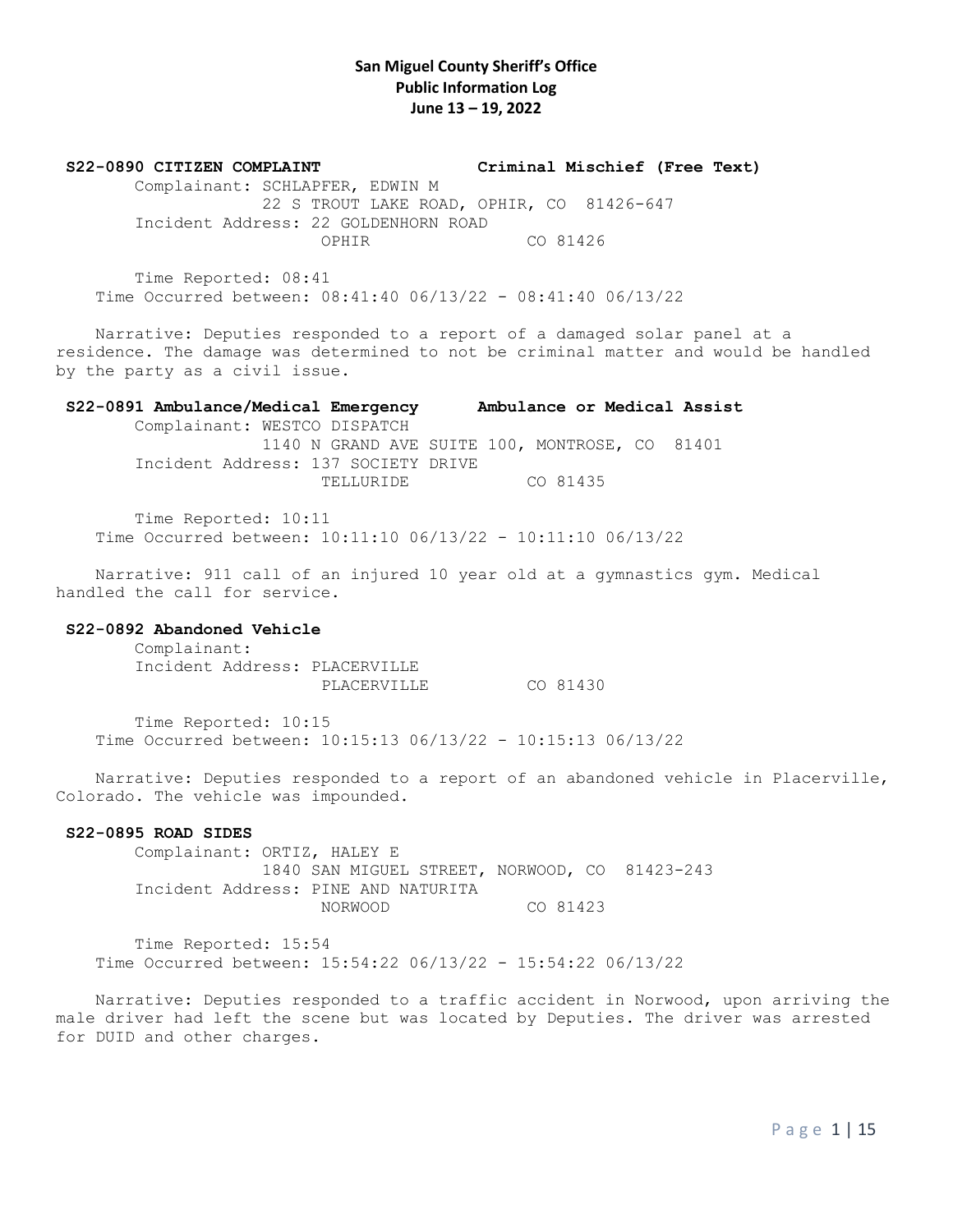#### S22-0896 TRAFFIC COMPLAINT **Traffic Offense**

 Complainant: Incident Address: HWY 145 MM 105 NORWOOD CO 81423

 Time Reported: 17:53 Time Occurred between: 17:53:40 06/13/22 - 17:53:40 06/13/22

 Narrative: Patrol sergeant stopped a reckless driver for the Montrose County Sheriff's Office. Information transferred.

## S22-0897 TRAFFIC COMPLAINT Traffic Hazard

 Complainant: Incident Address: PLACERVILLE TO TELLURIDE

TELLURIDE CO 81435

 Time Reported: 18:01 Time Occurred between: 18:01:48 06/13/22 - 18:01:48 06/13/22

 Narrative: Deputies responded to a report of a SMART bus with Call 911 on the front digital board. Deputies made contact with the SMART bus on Highway 145 and it was determined that there was no distress and the driver had pushed the wrong message indicator for the front sign.

#### **S22-0898 DUI AND DUID**

 Complainant: SAN MIGUEL COUNTY SHERIFF'S OFFICE 684 CR 63L, TELLURIDE, CO 81435 Incident Address: 1100 CEDAR STREET NORWOOD CO 81423

 Time Reported: 18:43 Time Occurred between: 18:43:38 06/13/22 - 18:43:38 06/13/22

 Narrative: A deputy arrested a Norwood female for driving under the influence of drugs, open marijuana container in a motor vehicle, and accessory to a crime.

**S22-0899 Domestic Dispute / Violence Domestic Violence** Complainant: WESTCO DISPATCH 1140 N GRAND AVE SUITE 100, MONTROSE, CO 81401 Incident Address: 36485 3700 RD REDVALE CO 81431

 Time Reported: 20:17 Time Occurred between: 20:17:51 06/13/22 - 20:17:51 06/13/22

 Narrative: Patrol Sergeant responded to Redvale to assist MCSO with a Disturbance in Progress.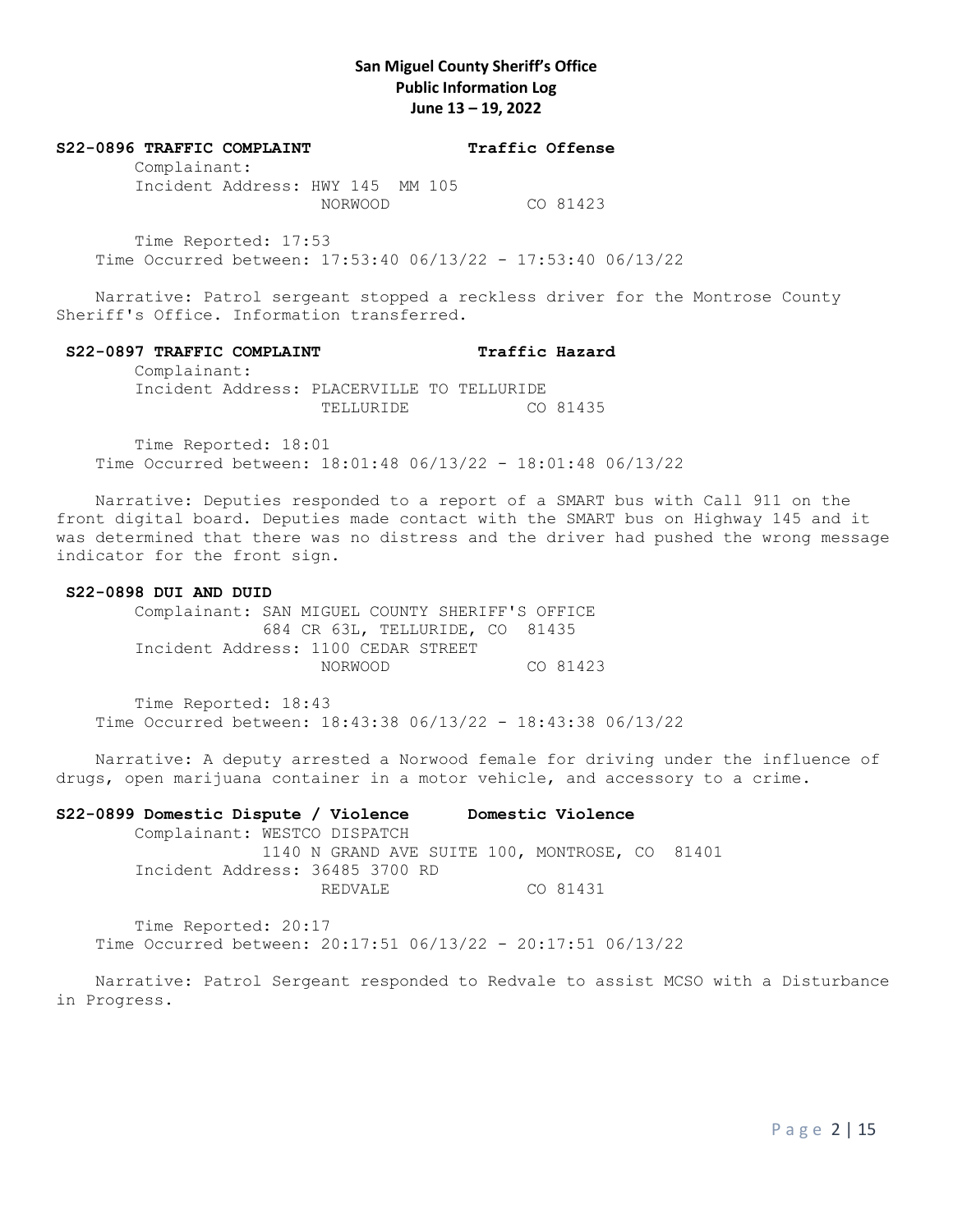**S22-0900 FORGERY Forgery (Free Text)** Complainant: HALPER, MARK L 3860 SUNSHINE MESA ROAD, TELLURIDE, CO 81435-431 Incident Address: 3860 SUNSHINE ROAD TELLURIDE CO 81435

 Time Reported: 12:00 Time Occurred between: 12:00:58 06/14/22 - 12:00:58 06/14/22

Narrative: Report of a Fraud that was found to be civil in nature.

#### **S22-0902 Search and rescue**

 Complainant: WESTCO DISPATCH 1140 N GRAND AVE SUITE 100, MONTROSE, CO 81401 Incident Address: OPHIR WALL OPHIR CO 81426

 Time Reported: 19:09 Time Occurred between: 19:09:21 06/14/22 - 19:09:21 06/14/22

 Narrative: Deputies, San Miguel County Search and Rescue responded to the Ophir Wall in Ophir (approximately 12 miles south of Telluride) for a 24 year-old local woman injured while climbing. Dispatch was contacted about 7pm Tuesday by the woman's father who request assistance after his daughter fell approximately 40 feet while leading a route up high on the Ophir Wall. Twenty-three responders including deputies, search and rescue volunteers, and civilians assisted in a rescue mission which lasted approximately 3 hours. Volunteers carried the injured party out in a litter, and she was taken by private vehicle to the Telluride Regional Medical Center.

#### **S22-0903 DISTURBANCE DISTURBANCE**

 Complainant: ROYER, PATTI J 1295 SAN MIGUEL ST, NORWOOD, CO 81423-0096 Incident Address: 1295 SAN MIGUEL NORWOOD CO 81423

 Time Reported: 19:29 Time Occurred between: 19:29:48 06/14/22 - 19:29:48 06/14/22

 Narrative: Deputies responded to a disturbance in Norwood, after talking to both parties no crime was committed. The parties were separated for the night and Deputies cleared.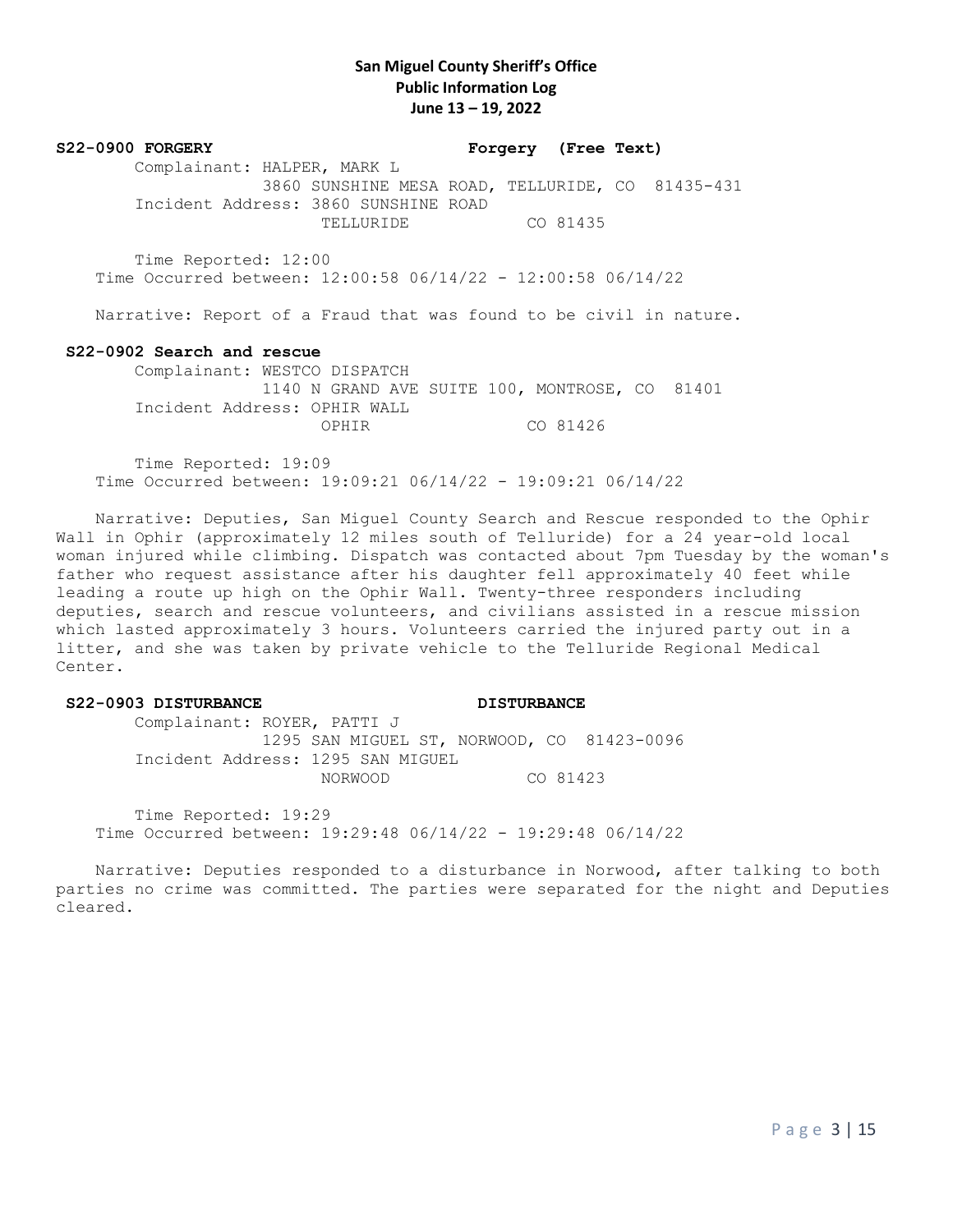#### S22-0904 DISTURBANCE DISTURBANCE

 Complainant: SAN MIGUEL SHERIFF 150 W COLORADO, TELLURIDE, CO 81435 Incident Address: ACROSS FROM FIRE CACHE NORWOOD CO 81423

 Time Reported: 20:30 Time Occurred between: 20:30:34 06/14/22 - 20:30:34 06/14/22

 Narrative: Deputies responded to a residence for a disturbance, it was determined no crime was committed and Deputies cleared.

#### **S22-0906 ROAD SIDES**

 Complainant: SAN MIGUEL COUNTY SHERIFF'S OFFICE 684 CR 63L, TELLURIDE, CO 81435 Incident Address: HIGHWAY 145 MILE MARKER 72 PLACERVILLE CO 81430

 Time Reported: 22:24 Time Occurred between: 22:24:56 06/14/22 - 22:24:56 06/14/22

 Narrative: A deputy initiated a traffic stop on a speeding vehicle, resulting in conducting roadsides. The roadsides were negative, and the driver of the vehicle had a friend pick her up.

#### **S22-0908 CITIZEN COMPLAINT**

 Complainant: VALENTINE, GARY Incident Address: MILL CREEK TELLURIDE CO 81435

 Time Reported: 15:29 Time Occurred between: 15:29:52 06/15/22 - 15:29:52 06/15/22

 Narrative: Deputies spoke with a concerned citizen about wood stacked near rock fire rings at several Mill Creek campsites. He was concerned people might think it was ok to use the fire rings if wood was found nearby. The party was advised regular patrols of the area would be taking place and that the wood in the area was not a violation of any kind.

## **S22-0909 Traffic Offense Traffic Offense**

 Complainant: SAN MIGUEL COUNTY SHERIFF'S OFFICE 684 CR 63L, TELLURIDE, CO 81435 Incident Address: HWY 145 MM 66 TELLURIDE CO 81435

 Time Reported: 18:50 Time Occurred between: 18:50:22 06/15/22 - 18:50:22 06/15/22

 Narrative: A deputy issued a penalty assessment to a speeding motorist going 79 MPH in a 55 MPH zone.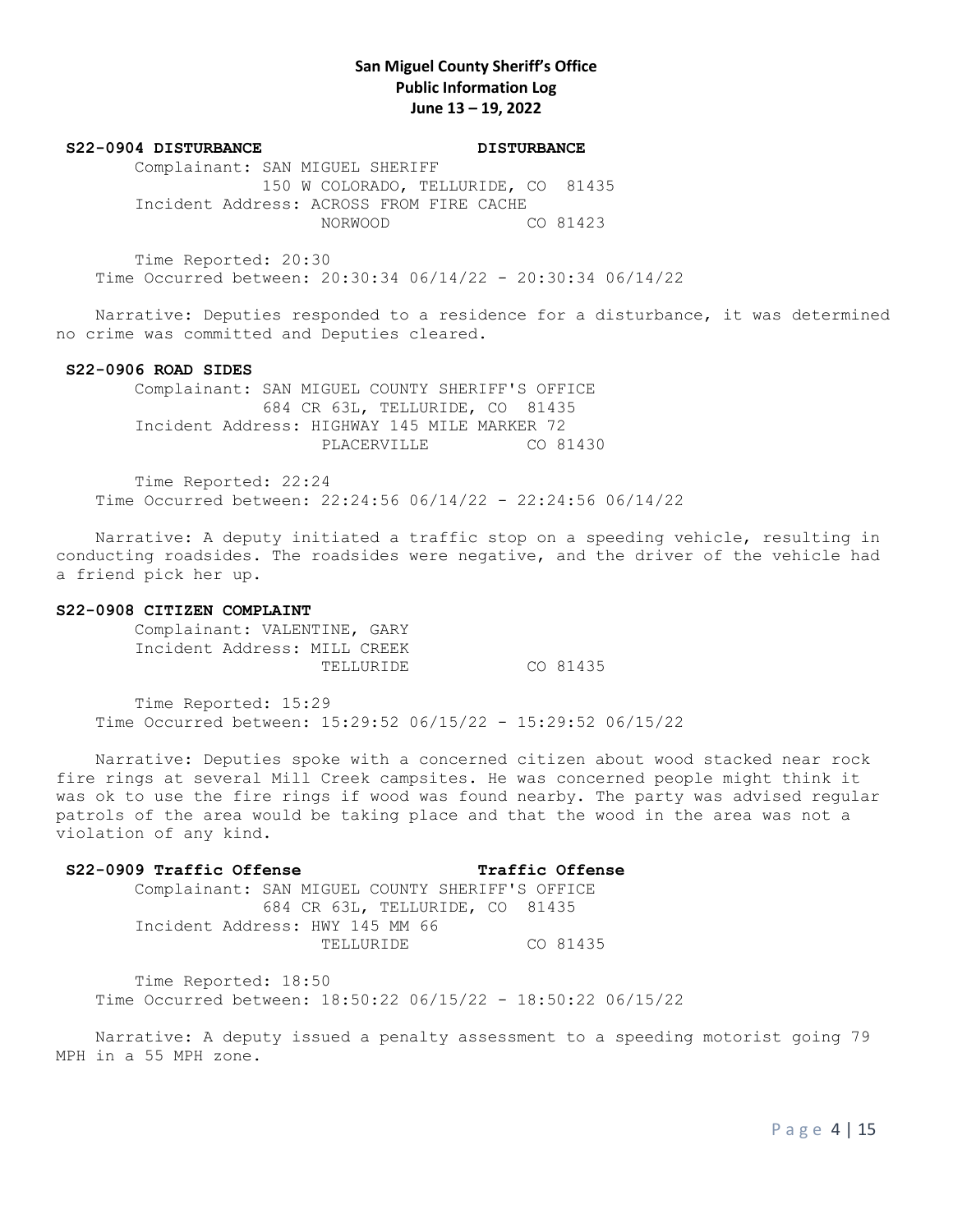## **S22-0910 Traffic Offense Traffic Offense**

 Complainant: SAN MIGUEL COUNTY SHERIFF'S OFFICE 684 CR 63L, TELLURIDE, CO 81435 Incident Address: HIGHWAY 145 MILE MARKER 73 TELLURIDE CO 81435

 Time Reported: 20:01 Time Occurred between: 20:01:01 06/15/22 - 20:01:01 06/15/22

 Narrative: A deputy issued a penalty assessment to a driver from Denver for speeding 65 MPH in a 45 MPH zone.

### **S22-0911 TRAFFIC ACCIDENT**

Complainant: NORWOOD FIRE PROTECTION DISTRICT Incident Address: HWY 145 MM 104

## NORWOOD CO 81423

 Time Reported: 21:12 Time Occurred between: 21:12:25 06/15/22 - 21:12:25 06/15/22

 Narrative: Deputies responded to Highway 145 Mile Marker 104, in Montrose County for a vehicle accident. Upon arrival it was discovered the vehicle killed 8 sheep that were on the Highway. The driver was held at the scene until Montrose County arrived, Deputies cleared.

#### **S22-0912 Abandoned Vehicle**

 Complainant: SAN MIGUEL COUNTY SHERIFF'S OFFICE 684 CR 63L, TELLURIDE, CO 81435 Incident Address: AIRPORT RD TELLURIDE CO 81435

 Time Reported: 22:24 Time Occurred between: 22:24:01 06/15/22 - 22:24:01 06/15/22

Narrative: An illegal parked MV was given a warning.

 **S22-0913 Traffic Offense Traffic Offense**  Complainant: SAN MIGUEL COUNTY SHERIFF'S OFFICE 684 CR 63L, TELLURIDE, CO 81435 Incident Address: HWY 145 MM 66 TELLURIDE CO 81435

 Time Reported: 22:36 Time Occurred between: 22:36:00 06/15/22 - 22:36:00 06/15/22

 Narrative: A deputy issued a traffic penalty assessment for a driver speeding 76 MPH in a 55 MPH zone.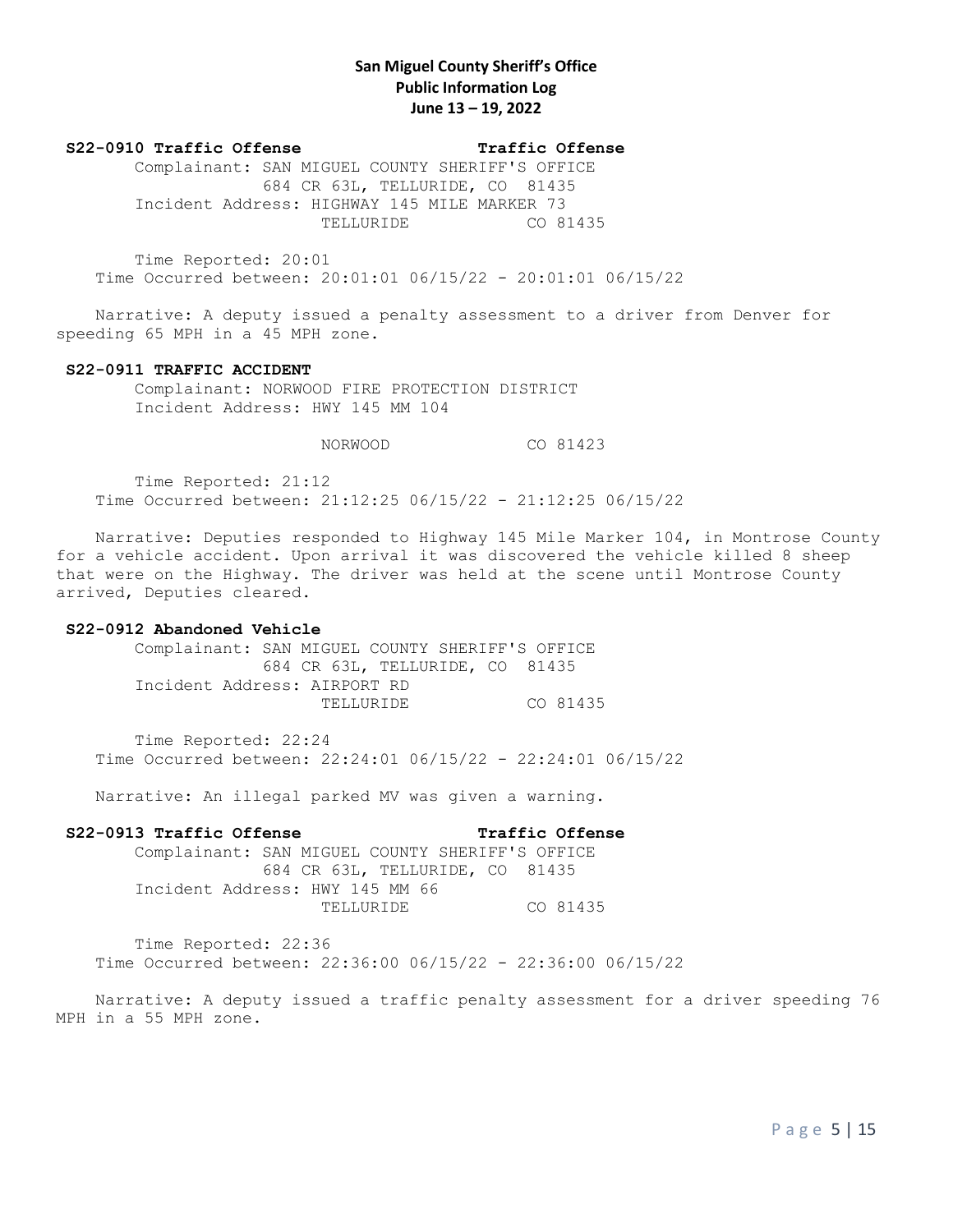**S22-0914 Disorderly Conduct Disorderly Conduct** Complainant: SAN MIGUEL COUNTY SHERIFF'S OFFICE 684 CR 63L, TELLURIDE, CO 81435 Incident Address: 136 E COLORADO AVE TELLURIDE CO 81435

 Time Reported: 22:42 Time Occurred between: 22:42:42 06/15/22 - 22:42:42 06/15/22

 Narrative: San Miguel deputies on foot patrol in the 100 block of Colorado Avenue came across a bar disturbance. Two parties were subsequently arrested and booked into jail.

### **S22-0915 Disorderly Conduct Disorderly Conduct**

 Complainant: SAN MIGUEL COUNTY SHERIFF'S OFFICE 684 CR 63L, TELLURIDE, CO 81435 Incident Address: 124 E COLORADO TELLURIDE CO 81435

 Time Reported: 22:47 Time Occurred between: 22:47:19 06/15/22 - 22:47:19 06/15/22

 Narrative: Deputies were on foot patrol in Telluride and responded to a Disturbance at O'Bannon's Irish Pub that resulted in two arrest.

## **S22-0917 TRAFFIC COMPLAINT Traffic Hazard**

 Complainant: WESTCO DISPATCH 1140 N GRAND AVE SUITE 100, MONTROSE, CO 81401 Incident Address: EIDER CREEK SPUR TELLURIDE CO 81435

 Time Reported: 09:01 Time Occurred between: 09:01:37 06/16/22 - 09:01:37 06/16/22

 Narrative: Deputies took a citizen complaint regarding an aggressive motorist in the Town of Telluride.

## **S22-0918 Traffic Offense Traffic Offense**

 Complainant: SAN MIGUEL COUNTY SHERIFF'S OFFICE 684 CR 63L, TELLURIDE, CO 81435 Incident Address: Society Drive TELLURIDE CO 81435

 Time Reported: 09:45 Time Occurred between: 09:45:05 06/16/22 - 09:45:05 06/16/22

Narrative: Deputies contacted a motorist with a restrained driver's license. A summons and a proof of service were issued.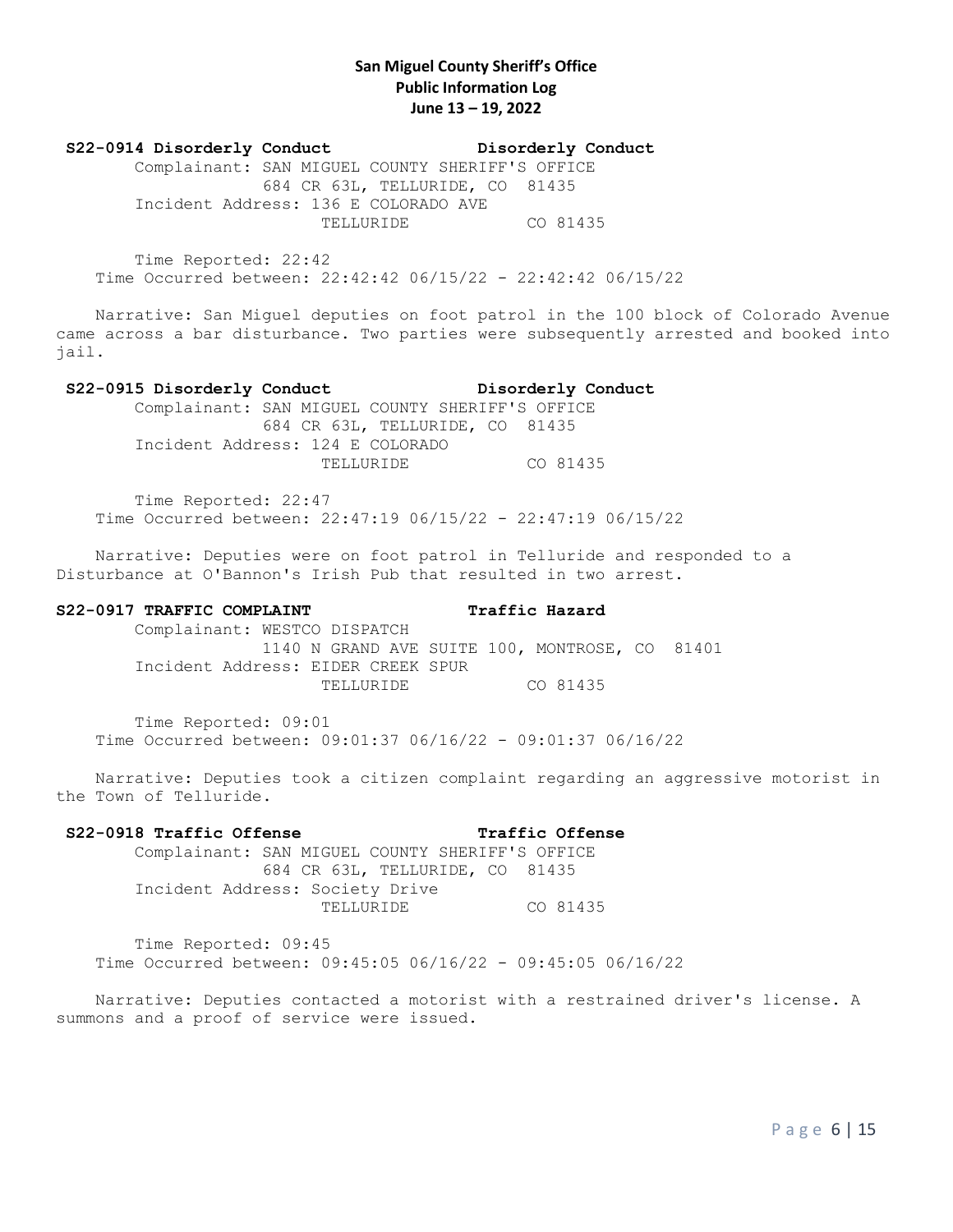**S22-0921 TRAFFIC HAZARD Citizen Assist** Complainant: SAN MIGUEL COUNTY SHERIFF'S OFFICE 684 CR 63L, TELLURIDE, CO 81435 Incident Address: EAST BOUND HWY 145 MM 72 TELLURIDE CO 81435

 Time Reported: 17:16 Time Occurred between: 17:16:41 06/16/22 - 17:16:41 06/16/22

 Narrative: Deputies assisted a motorist in moving their disabled vehicle to a safe spot.

S22-0922 TRAFFIC COMPLAINT Traffic Hazard Complainant: WESTCO DISPATCH 1140 N GRAND AVE SUITE 100, MONTROSE, CO 81401 Incident Address: PLACERVILLE TO SAWPIT SAWPIT CO

 Time Reported: 18:27 Time Occurred between: 18:27:30 06/16/22 - 18:27:30 06/16/22

 Narrative: Report of a reckless driver in the Sawpit area. Reporting party was not willing to sign a complaint and Deputy was out of position.

### **S22-0923 Traffic Offense**

 Complainant: SULLIVAN, DOUGLAS G 4244 REDWOOD PLACED, BOULDER, CO 80301 Incident Address: CO HWY 145 MM 73 TELLURIDE CO 81435

 Time Reported: 18:32 Time Occurred between: 18:32:10 06/16/22 - 18:32:10 06/16/22

 Narrative: Deputies responded to a 911 call from a bicyclist that had a close call with a tractor-trailer driver that did not move over for him. The driver was contacted and cited for improperly passing a bicyclist.

# **S22-0925 Welfare Check/ATL Welfare Check** Complainant: YAZZIE, SHERLENE S 1530 SAN MIGUEL STREET, NORWOOD, CO 81423-1125 Incident Address: 1530 SAN MIGUEL STREET NORWOOD CO 81423

 Time Reported: 20:05 Time Occurred between: 20:05:47 06/16/22 - 20:05:47 06/16/22

 Narrative: Deputy received a request for a welfare check on two adult females. The reporting party stated that her two adult daughters, ages 29 and 32 years old, lived together in the Town of Norwood. The reporting party stated that one of her daughters had Covid and was supposed to be quarantined, but left the house. Reporting party was requesting a welfare check. Deputy was advised, but no action was necessary based on this information.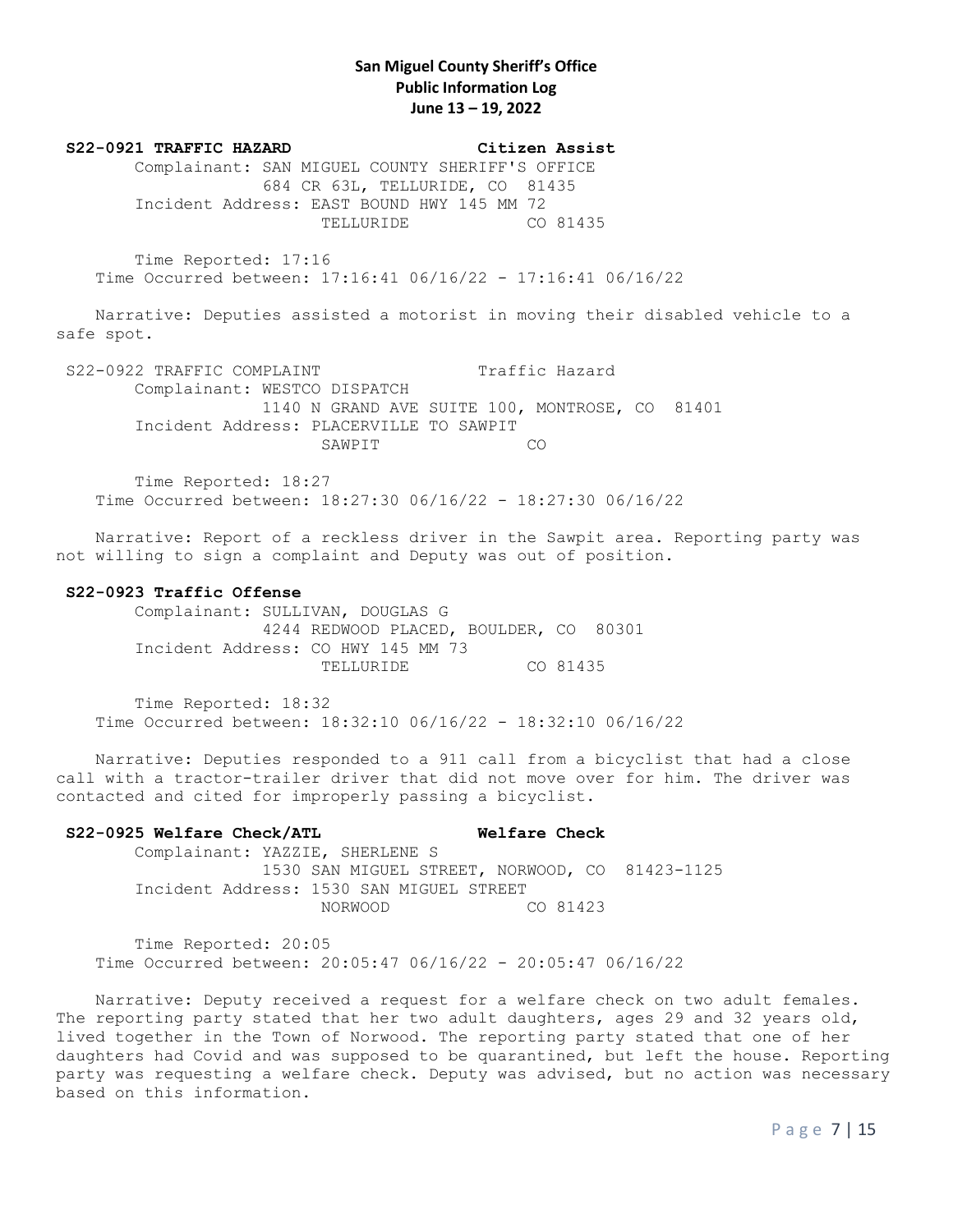**S22-0926 DUI AND DUID**

 Complainant: SAN MIGUEL COUNTY SHERIFF'S OFFICE 684 CR 63L, TELLURIDE, CO 81435 Incident Address: AIRPORT RD TELLURIDE CO 81435

 Time Reported: 22:52 Time Occurred between: 22:52:43 06/16/22 - 22:52:43 06/16/22

 Narrative: Deputies initiated a traffic stop on a vehicle for failing to maintain a single lane. The driver was later arrested for DUI.

## **S22-0927 CITIZEN COMPLAINT Trespassing**

 Complainant: RIGHETTI, RYAN J 103 ELKHORN CT, TELLURIDE, CO 81435 Incident Address: 103 ELK HORN TELLURIDE CO 81435

 Time Reported: 22:57 Time Occurred between: 22:57:46 06/16/22 - 22:57:46 06/16/22

 Narrative: Deputies responded to an ongoing and escalating civil problem between three Lawson Hill residents.

# **S22-0928 UNDERAGE CONSUMPTION Alcohol Offense**

 Complainant: SAN MIGUEL COUNTY SHERIFF'S OFFICE 684 CR 63L, TELLURIDE, CO 81435 Incident Address: HIGHWAY 145 SPUR HILLSIDE TELLURIDE CO 81435

 Time Reported: 22:43 Time Occurred between: 22:43:52 06/16/22 - 22:43:52 06/16/22

 Narrative: While conducting a traffic stop, a deputies observed in plain view multiple containers of alcohol in an underage driver's vehicle. A summons for Illegal Possession of Alcohol by a Minor was issued.

## **S22-0929 DUI AND DUID**

 Complainant: SAN MIGUEL COUNTY SHERIFF'S OFFICE 684 CR 63L, TELLURIDE, CO 81435 Incident Address: ROUNDABOUT TELLURIDE CO 81435

 Time Reported: 00:02 Time Occurred between: 00:02:01 06/17/22 - 00:02:01 06/17/22

 Narrative: A traffic stop was conducted which resulted in an arrest for Driving Under the Influence of Drugs.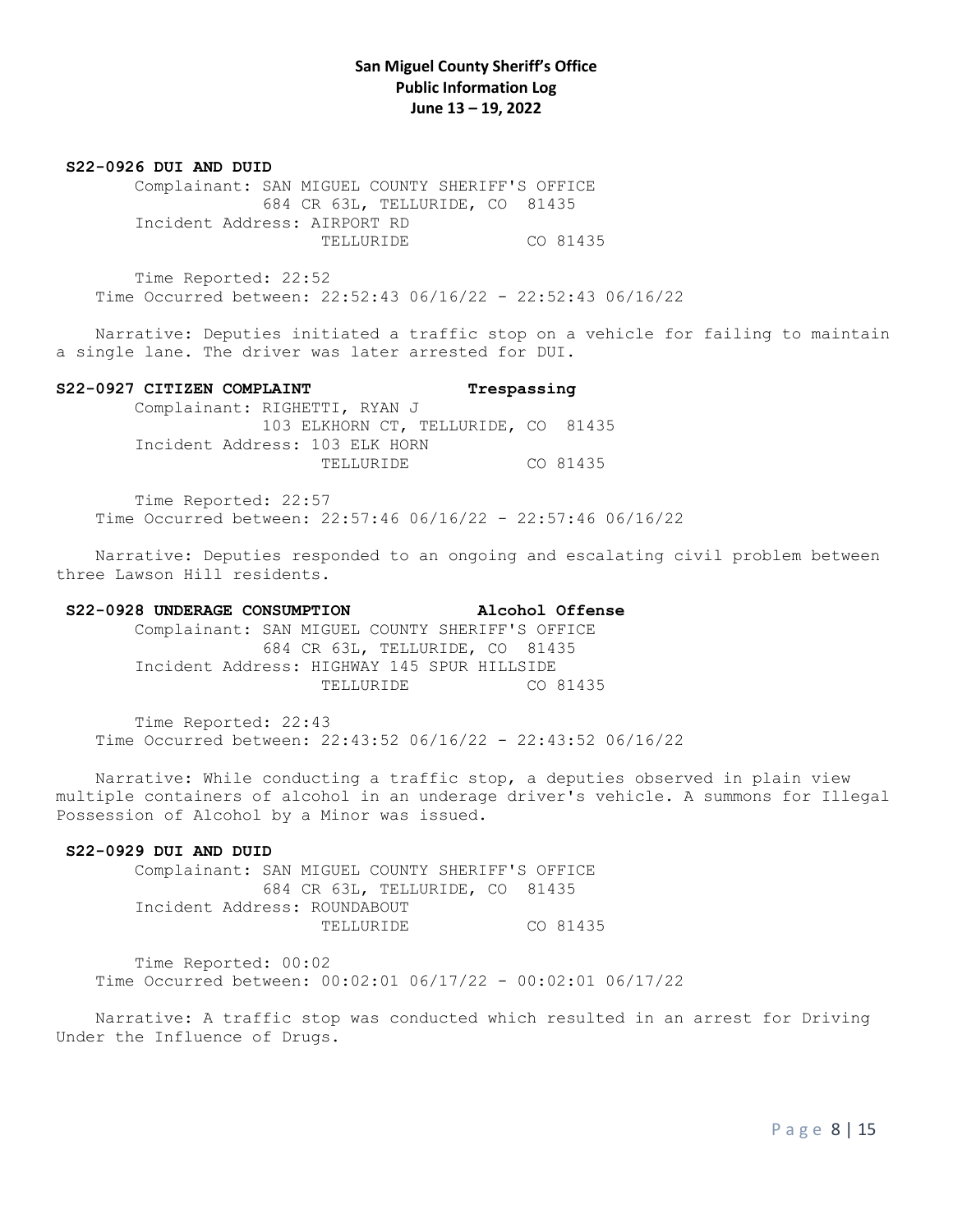#### **S22-0930 ROAD SIDES**

 Complainant: SAN MIGUEL COUNTY SHERIFF'S OFFICE 684 CR 63L, TELLURIDE, CO 81435 Incident Address: HIGHWAY 145 MILE MARKER 82 PLACERVILLE CO 81430

 Time Reported: 00:09 Time Occurred between: 00:09:37 06/17/22 - 00:09:37 06/17/22

 Narrative: A deputy conducted a consent search and road sides, while on a traffic stop. Negative result.

#### **S22-0931 CAR CAMPING Trespassing**

 Complainant: SAN MIGUEL COUNTY SHERIFF'S OFFICE 684 CR 63L, TELLURIDE, CO 81435 Incident Address: BILK CREEK TELLURIDE CO 81435

 Time Reported: 08:09 Time Occurred between: 08:09:44 06/17/22 - 08:09:44 06/17/22

 Narrative: Deputies contacted a party who'd likely been camping in the Bilk Creek area. The subject was given directions for places he could legally camp.

#### **S22-0932 ANIMAL BITE Animal Problem**

 Complainant: GLENN, CRYSTAL Incident Address: 34 AURUM ST OPHIR CO 81426

 Time Reported: 08:59 Time Occurred between: 08:59:46 06/17/22 - 08:59:46 06/17/22

 Narrative: Deputies responded to a report of a dog fight resulting in injuries to one dog. Parties were contacted and agreed to handle it as a civil matter.

#### **S22-0933 MOTORIST ASSIST Citizen Assist**

 Complainant: SAN MIGUEL COUNTY SHERIFF'S OFFICE 684 CR 63L, TELLURIDE, CO 81435 Incident Address: HWY 145 MM 72 TELLURIDE CO 81435

 Time Reported: 09:56 Time Occurred between: 09:56:15 06/17/22 - 09:56:15 06/17/22

 Narrative: Deputies conducted traffic control for a broken down cement truck on Keystone Hill.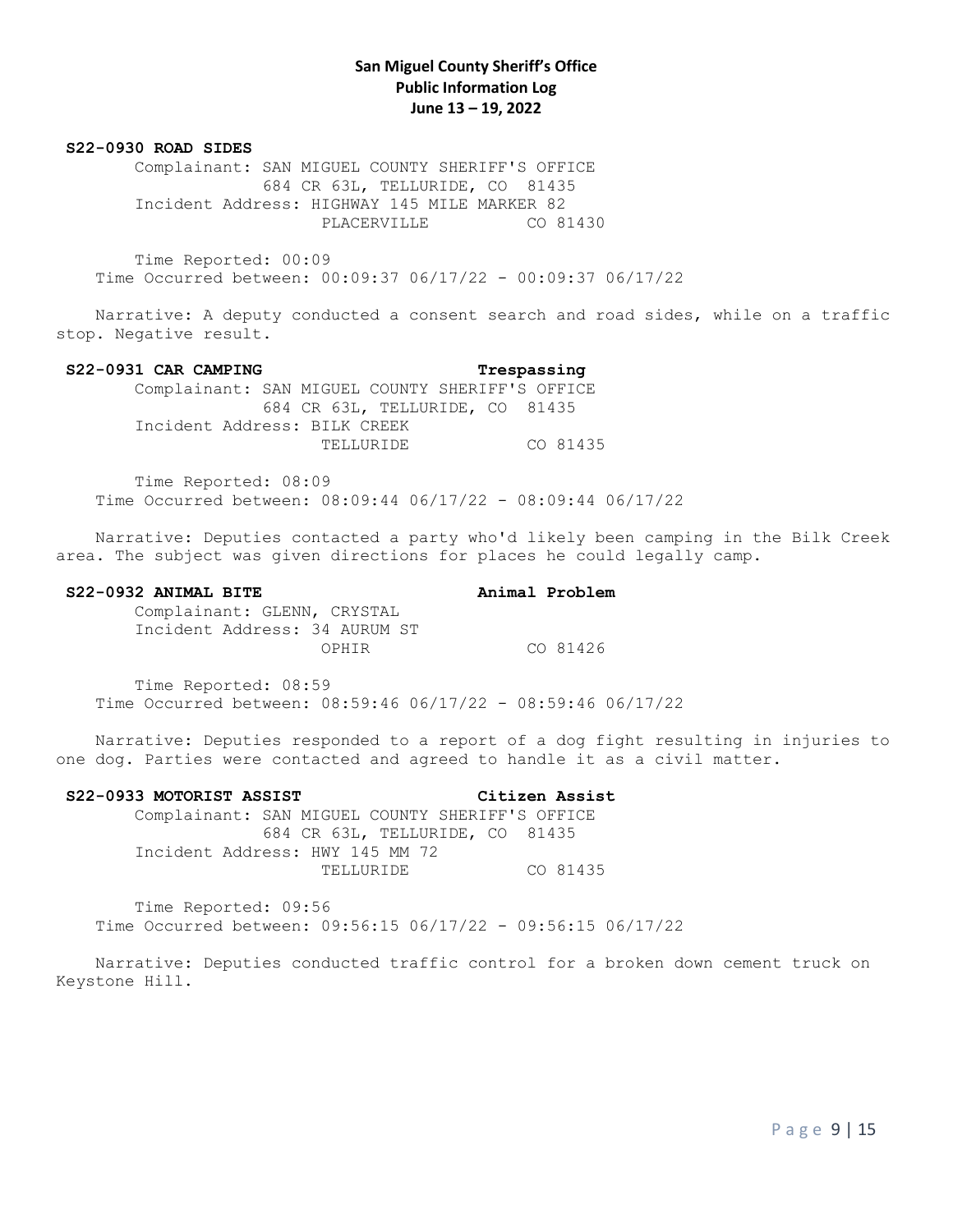#### **S22-0934 Welfare Check/ATL Welfare Check**

 Complainant: Incident Address: DOWN VALLEY PARK TELLURIDE CO 81435

 Time Reported: 12:05 Time Occurred between: 12:05:53 06/17/22 - 12:05:53 06/17/22

 Narrative: Deputies were notified of a motorist who failed to show up to meet her spouse at a prearranged time and place. While enroute, the reporting party located his spouse. A flat tire was determined to be the cause of her tardiness.

### **S22-0935 Traffic Offense Traffic Offense**

 Complainant: SAN MIGUEL COUNTY SHERIFF'S OFFICE 684 CR 63L, TELLURIDE, CO 81435 Incident Address: HWY 145 MM 77 TELLURIDE CO 81435

 Time Reported: 12:53 Time Occurred between: 12:53:36 06/17/22 - 12:53:36 06/17/22

 Narrative: Deputies stopped a vehicle for Passing on Left When Prohibited and issued a traffic summons.

## **S22-0936 Ambulance/Medical Emergency Ambulance or Medical Assist** Complainant: Incident Address: MIDDLE TELLURIDE TRAIL

TELLURIDE CO 81435

 Time Reported: 14:24 Time Occurred between: 14:24:20 06/17/22 - 14:24:20 06/17/22

 Narrative: Deputies responded as an agency assist to Telluride Fire for the report of a female having cardiac issues on Telluride Trail from a third party report. Telluride Paramedics and Telski personnel were unable to locate the female after a full search of Telluride Trail and connecting trails.

# **S22-0942 Child Abuse / Nelgect Child Abuse or Neglect** Complainant: DOLORES COUNTY SHERIFF 409 NORTH MAIN STREET, DOVE CREEK, CO 81324-505 Incident Address: EGNAR CO 81325

 Time Reported: 16:10 Time Occurred between: 16:10:00 06/17/22 - 16:10:00 06/17/22

 Narrative: Deputies were contacted by Dolores County Sheriff Office about a possible child abuse case, case investigation is on-going.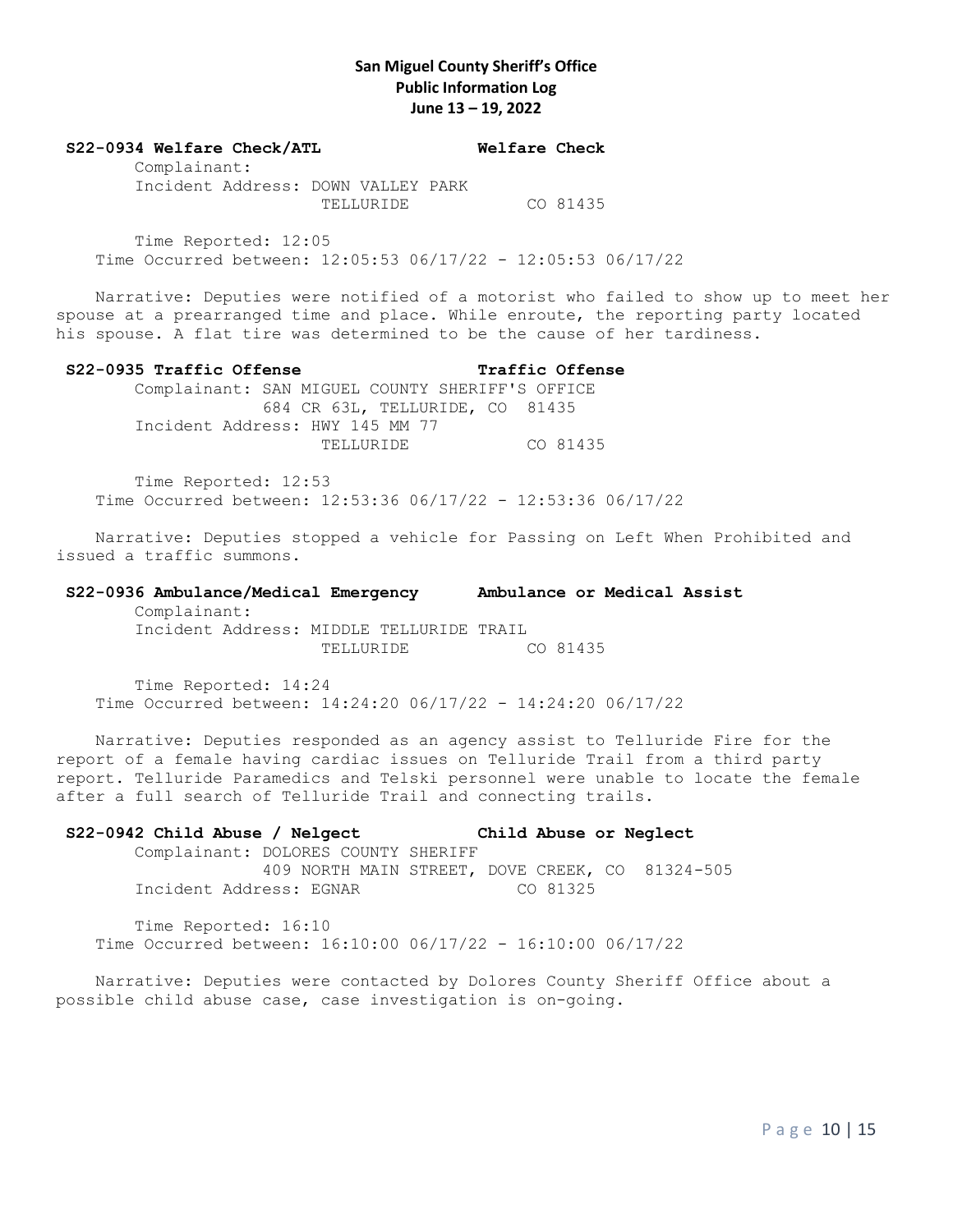#### **S22-0944 WARRANT ARREST**

 Complainant: SAN MIGUEL COUNTY SHERIFF'S OFFICE 684 CR 63L, TELLURIDE, CO 81435 Incident Address: LINCOLN AND NATURITA NORWOOD CO 81423

 Time Reported: 18:05 Time Occurred between: 18:05:23 06/17/22 - 18:05:23 06/17/22

 Narrative: Deputies arrested a Norwood transient for a \$4,000 felony warrant out of Garfield County, under docket number D0232019CR000062.

#### **S22-0945 Search and rescue**

 Complainant: WESTCO DISPATCH 1140 N GRAND AVE SUITE 100, MONTROSE, CO 81401 Incident Address: -107.757769, 37.939171 TELLURIDE CO 81435

 Time Reported: 19:40 Time Occurred between: 19:40:52 06/17/22 - 19:40:52 06/17/22

Narrative: Medical call for an injured biker was handled by TFPD.

## **S22-0946 Traffic Offense Traffic Offense**

 Complainant: SAN MIGUEL COUNTY SHERIFF'S OFFICE 684 CR 63L, TELLURIDE, CO 81435 Incident Address: 1982 HIGHWAY 145 SPUR TELLURIDE CO 81435

 Time Reported: 18:52 Time Occurred between: 18:52:24 06/17/22 - 18:52:24 06/17/22

 Narrative: Deputies stopped to assist a motorist with their hood up at the Shell Gas Station, the vehicle had fictitious plates, and the male who was with the vehicle was released with a summons.

# **S22-0949 HARASSMENT Harassment** Complainant: SILVA, LEVI E 121 ALEXANDER OVERLOOK, TELLURIDE, CO 81435

 Incident Address: 121 ALEXANDER OVERLOOK TELLURIDE CO 81435

 Time Reported: 08:19 Time Occurred between: 08:19:19 06/18/22 - 08:19:19 06/18/22

 Narrative: Deputies spoke with a Telluride area resident about an issue with a previous employee. The matter was deemed non-criminal.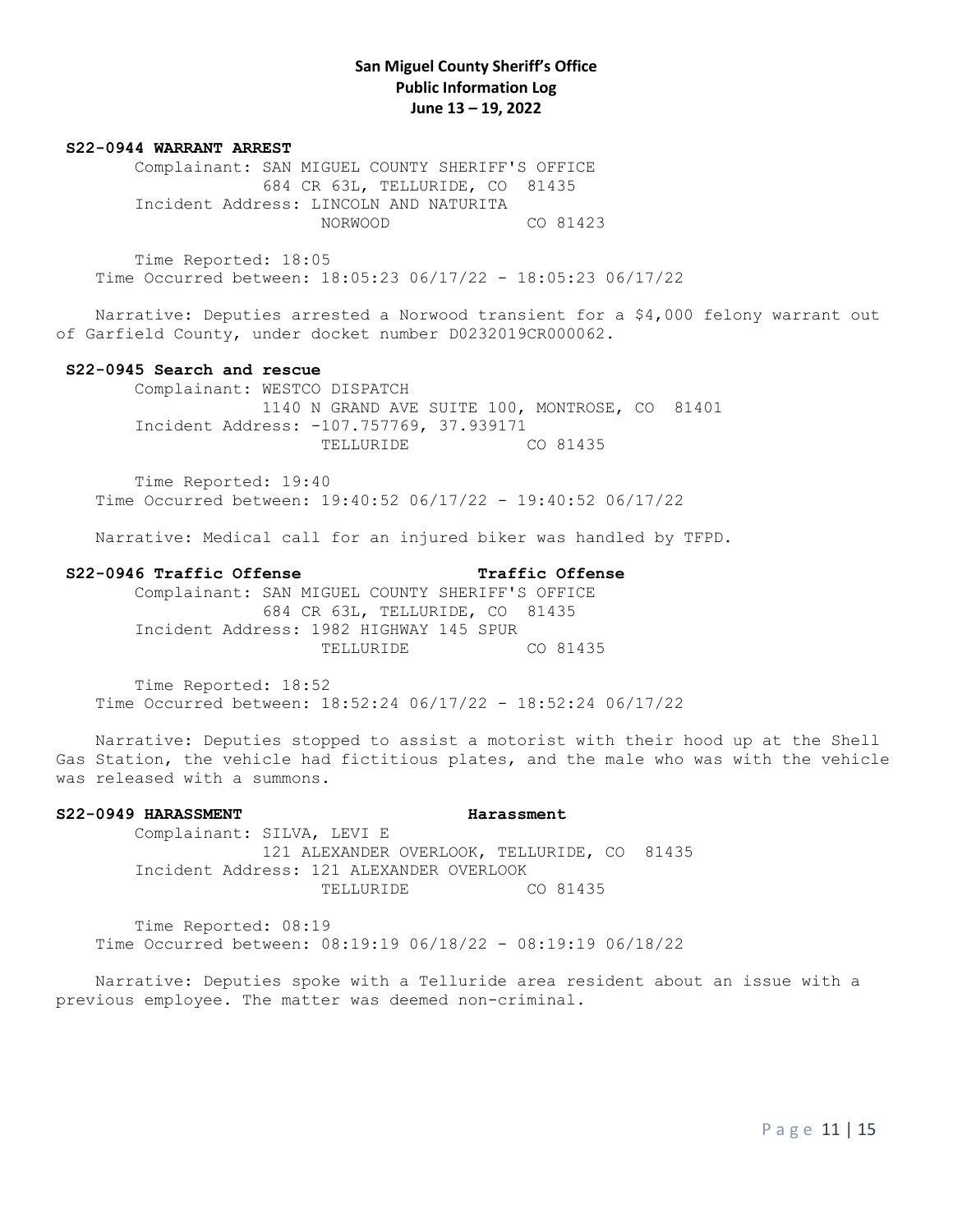**S22-0950 MOTORIST ASSIST Citizen Assist**

 Complainant: SAN MIGUEL COUNTY SHERIFF'S OFFICE 684 CR 63L, TELLURIDE, CO 81435 Incident Address: UPHILL LANE ON KEYSTONE TELLURIDE CO 81435

 Time Reported: 10:04 Time Occurred between: 10:04:59 06/18/22 - 10:04:59 06/18/22

 Narrative: Deputies assisted a motorist having vehicle difficulties and blocking traffic on Hwy 145 on Keystone Hill.

### S22-0952 TRAFFIC COMPLAINT **Traffic Hazard**

 Complainant: SAN MIGUEL COUNTY SHERIFF'S OFFICE 684 CR 63L, TELLURIDE, CO 81435 Incident Address: E COLORADO AND N PINE TELLURIDE CO 81435

 Time Reported: 17:40 Time Occurred between: 17:40:50 06/18/22 - 17:40:50 06/18/22

 Narrative: Deputies were dispatched to a possible drunk driver on Highway 145 and Spur, Deputies cleared the area and did not located the suspected vehicle and Deputies cleared.

## **S22-0953 MOTORIST ASSIST Citizen Assist**

 Complainant: Incident Address: HWY 145 MM 73 TELLURIDE CO 81435

 Time Reported: 17:47 Time Occurred between: 17:47:38 06/18/22 - 17:47:38 06/18/22

 Narrative: Deputies observed vehicle stopped on shoulder of roadway. Stopped to ensure citizens were okay, everything was okay. Cleared without further incident.

#### **S22-0954 DUI AND DUID**

 Complainant: SAN MIGUEL COUNTY SHERIFF'S OFFICE 684 CR 63L, TELLURIDE, CO 81435 Incident Address: HWY 145 MM70 TELLURIDE CO 81435

 Time Reported: 18:02 Time Occurred between: 18:02:05 06/18/22 - 18:02:05 06/18/22

 Narrative: Deputies conducted a traffic stop on a vehicle for speeding, the driver of the vehicle was arrested for Driving Under the Influence of Drugs, Child abuse, and multiple other traffic offenses. Due to the driver having a seven month old child she was released on a promise to appear summons for all charges.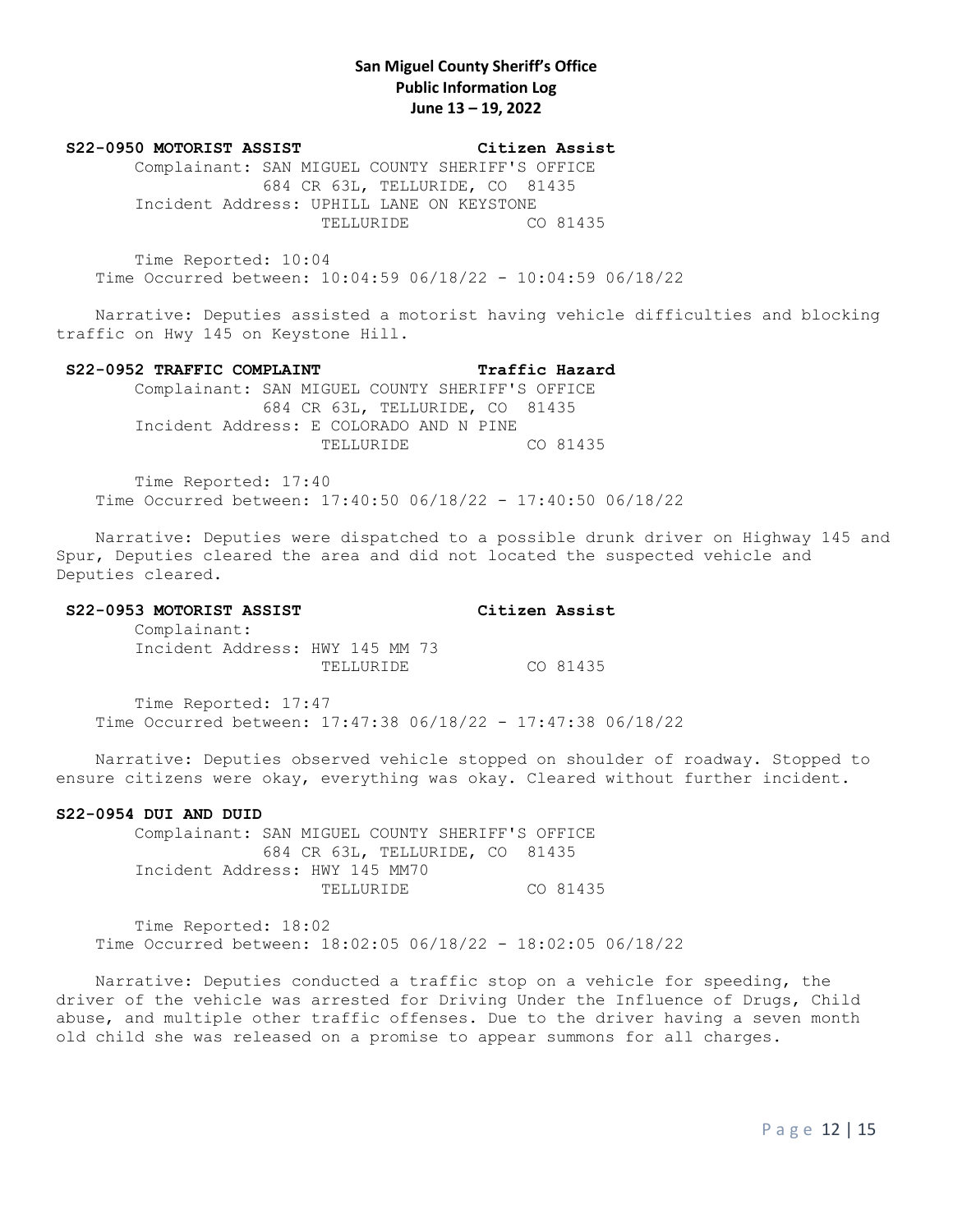#### **S22-0955 DUI AND DUID**

 Complainant: SAN MIGUEL COUNTY SHERIFF'S OFFICE 684 CR 63L, TELLURIDE, CO 81435 Incident Address: HIGHWAY 145 MILE MARKER 72 TELLURIDE CO 81435

 Time Reported: 18:01 Time Occurred between: 18:01:35 06/18/22 - 18:01:35 06/18/22

 Narrative: A male from Grand Junction was arrested on multiple charges on a traffic stop. The charges included: Possession of a Weapon While Under the Influence of Intoxicating Liquor or a Controlled Substance, Drove Vehicle Under the Influence of Alcohol or Drugs, Possessed an Open Marijuana Container in a Vehicle, Driver's Vision Obstructed Through Required Glass, Displayed Fictitious Plates.

#### **S22-0956 MOTORIST ASSIST Citizen Assist**

 Complainant: SAN MIGUEL COUNTY SHERIFF'S OFFICE 684 CR 63L, TELLURIDE, CO 81435 Incident Address: HWY 145 MM 73 TELLURIDE CO 81435

 Time Reported: 20:42 Time Occurred between: 20:42:25 06/18/22 - 20:42:25 06/18/22

 Narrative: Deputies happened upon a disabled vehicle with two flat tires along HWY 145 near mile marker 73. The elderly female driver had struck rocks in the road and was delivered to a safe location to retrieve another vehicle and continue on her way.

#### **S22-0957 MOTORIST ASSIST Citizen Assist**

 Complainant: SAN MIGUEL COUNTY SHERIFF'S OFFICE 684 CR 63L, TELLURIDE, CO 81435 Incident Address: HWY 145 MM 80 TELLURIDE CO 81435

 Time Reported: 23:05 Time Occurred between: 23:05:15 06/18/22 - 23:05:15 06/18/22

 Narrative: Deputies assisted motorists who had disabled their vehicle after striking rocks in the roadway.

## **S22-0958 Traffic Stop Traffic Hazard**

 Complainant: ESPINOSA, ALEX Incident Address: PLACERVILLE PLACERVILLE CO 81430

 Time Reported: 09:09 Time Occurred between: 09:09:28 06/19/22 - 09:09:28 06/19/22

Narrative: Deputies responded to a report of reckless driving on Dallas Divide.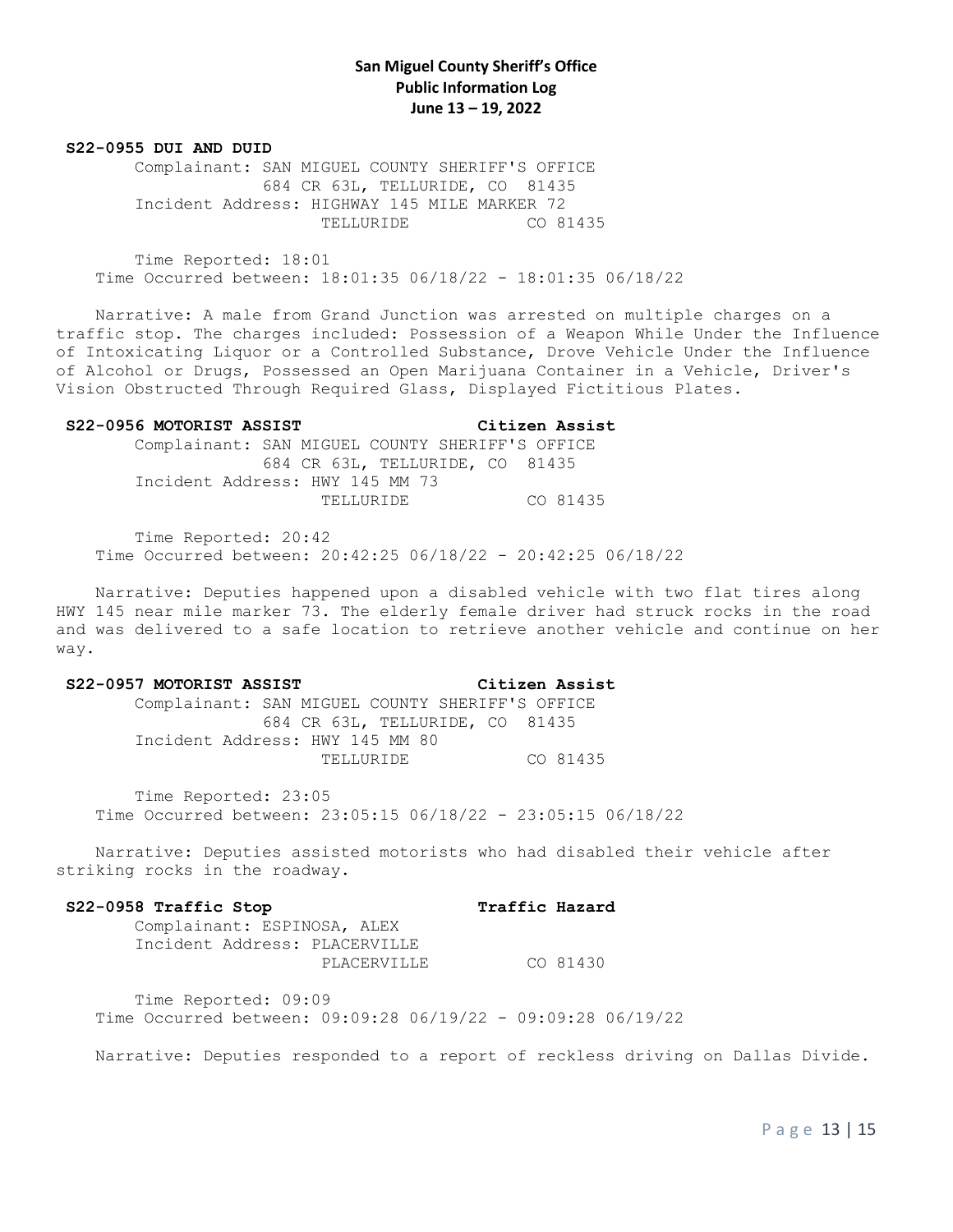## **S22-0959 UNATTENDED DEATH Dead Body**

 Complainant: EDWARDS, EMBER E 330 ADAMS RANCH RD UNIT 201, TELLURIDE, CO 81435 Incident Address: 1455 SUMMIT ST NORWOOD CO 81423

 Time Reported: 09:29 Time Occurred between: 09:29:20 06/19/22 - 09:29:20 06/19/22

 Narrative: Patrol and Medical responded to the address to a report of a 27 YOM that completed suicide.

### **S22-0962 MOTORIST ASSIST Citizen Assist**

 Complainant: SAN MIGUEL COUNTY SHERIFF'S OFFICE 684 CR 63L, TELLURIDE, CO 81435 Incident Address: 230 FRONT STREET PLACERVILLE CO 81430

 Time Reported: 12:20 Time Occurred between: 12:20:54 06/19/22 - 12:20:54 06/19/22

Narrative: Patrol Sergeant assisted with a stranded family in Placerville.

## **S22-0963 Traffic Offense Traffic Offense**

## Complainant: SAN MIGUEL COUNTY SHERIFF'S OFFICE 684 CR 63L, TELLURIDE, CO 81435 Incident Address: HWY 145 MM 96 NORWOOD CO 81423

 Time Reported: 16:19 Time Occurred between: 16:19:37 06/19/22 - 16:19:37 06/19/22

 Narrative: A driver was issued a traffic citation for speeding and failing to maintain a single lane along HWY 145 near mile marker 96.

## **S22-0964 Criminal Trespass Trespassing**

Complainant: NORWOOD, CO 81423-1315 Incident Address: SAMS SERVICE NORWOOD CO 81423

 Time Reported: 19:21 Time Occurred between: 19:21:59 06/19/22 - 19:21:59 06/19/22

 Narrative: Deputies responded to the report of a potential burglary and active trespass at a business in the Town of Norwood. Investigation ongoing.